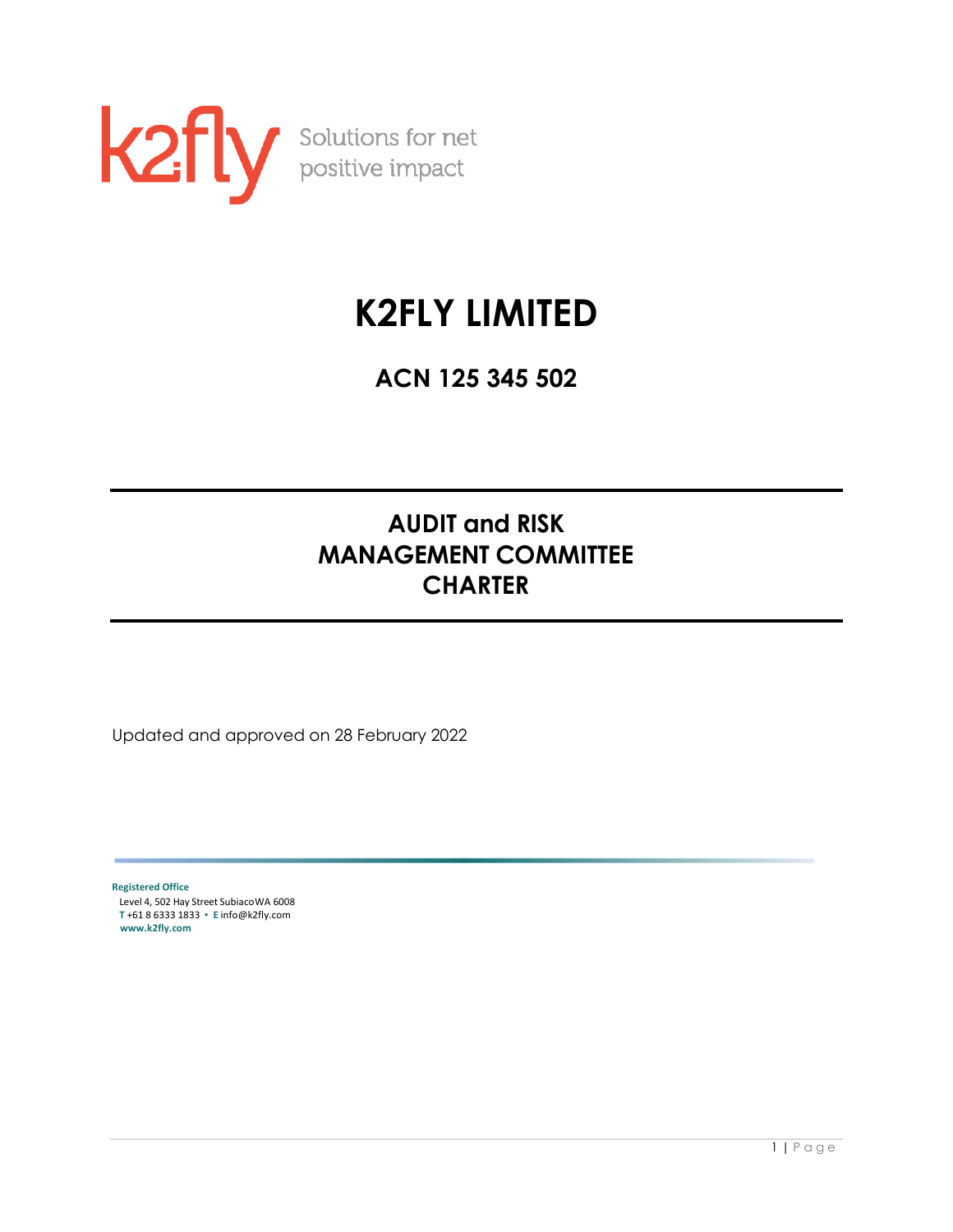# *1. Scope*

The Audit and Risk Management Committee shall be a committee of the Board of K2fly Limited (**the Company** or **K2F**) with the specific powers delegated under this charter. The charter sets out the Audit and Risk Committee's function, composition, mode of operation, authority and responsibilities.

# **2.** *Role of the Committee*

The primary function of the Committee shall be to assist the Board in fulfilling its responsibilities for corporate governance and oversight of K2F's financial reporting, internal control structure, risk management systems and internal and external audit functions. In doing so, the Committee has the responsibility to maintain free and open communication with the external auditor and K2F's management.

The Committee is a committee of the Board established in accordance with K2F's constitution (Constitution) and authorised by the Board to assist it in fulfilling its statutory and regulatory responsibilities. It has the authority and power to exercise the role and responsibilities set out in this Charter and granted to it under any separate resolutions of the Board from time to time.

#### *3. Membership and composition*

The Board shall appoint the members of the Committee and review the composition of the Committee at least annually. The appointment and removal of Committee members is the responsibility of the Board.

The Committee will, to the extent practical given the size and composition of the Board and nature and scope of the operations of K2F, comprise of:

- (a) at least three members;
- (b) a majority, where possible, of non-executive directors and whom are independent;
- (c) where possible, an independent Chair appointed by the Board and who is not the Chair of the Board; and
- (d) where possible, members with sufficient financial skills and experience relevant to the Committee's functions.

Committee members will be appointed for a fixed period of no more than three years, with Committee members generally being eligible for re-appointment for so long as the Committee will meet the relevant criteria above.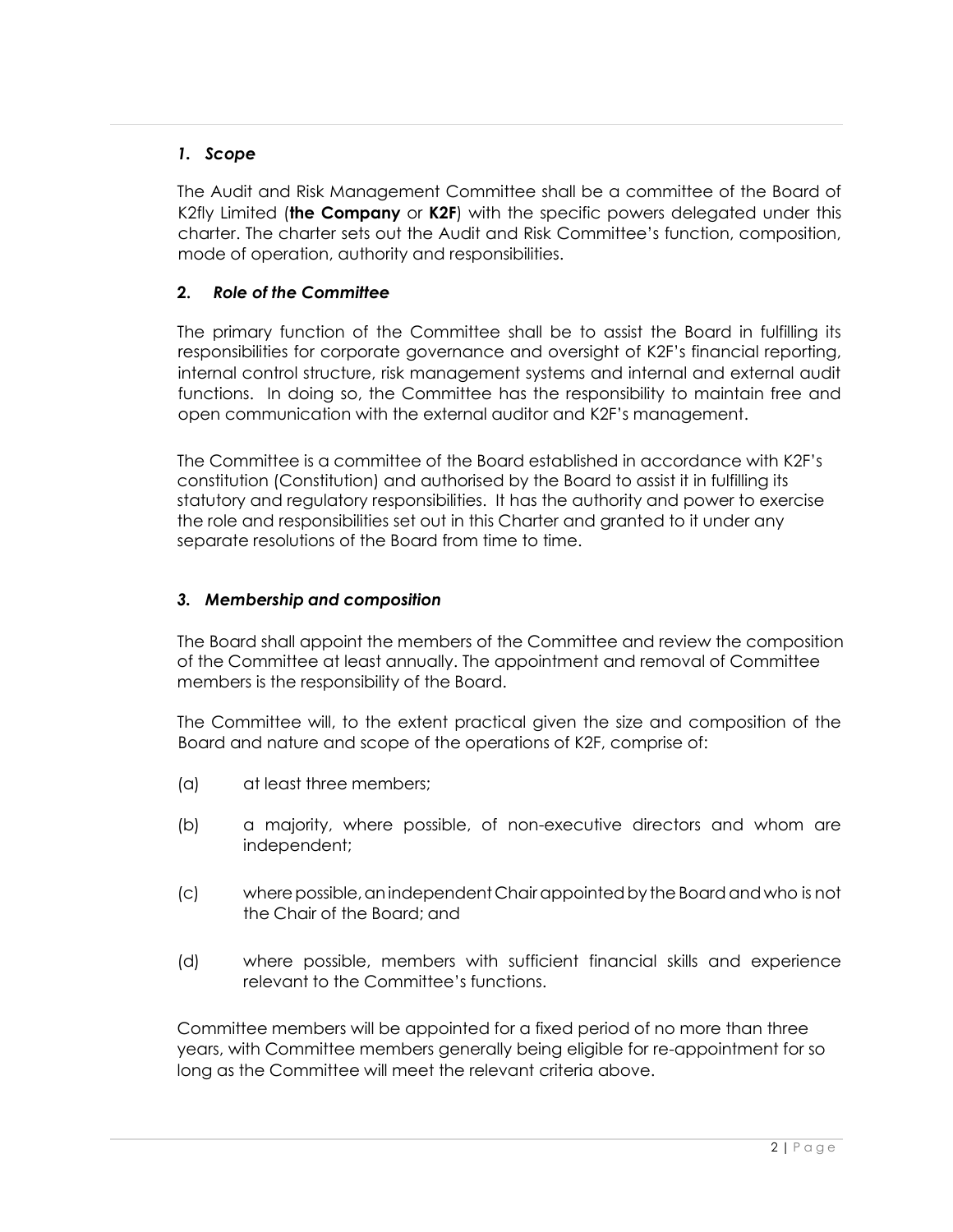If a Committee member ceases to be a director of the Board, their appointment as a member of the Committee is automatically terminated with immediate effect.

A Committee member may resign as a member of the Committee upon reasonable notice in writing to the Committee Chair.

The Company Secretary of K2F is secretary to the Committee

# *4. Meetings*

The Committee shall:

- (a) meet as frequently as required but at least two times per year; and
- (b) the minimum quorum for a committee meeting is two members.

The proceedings of all meetings will be minuted by the Company Secretary. All minutes of the Committee are available for inspection by any director.

# *5. Authority*

In performing its functions in accordance with any applicable law, the Committee:

- (a) has unrestricted access to the external auditors, the internal audit firm, senior management and employees of the Company;
- (b) has unrestricted access to information and reports relevant to fulfilling its responsibilities;
- (c) may seek independent external advice on matters brought before the Committee or in relation to the functions and responsibilities of the Committee; and
- (d) shall have the power to conduct or authorise investigations into any matters within the Committee's scope of responsibilities or when requested by the Board.

#### *6. Duties and Responsibilities*

The Committee must promote an environment within the Company which is consistent with best practice financial reporting and risk management. In particular, the Committee must:

(a) perform an independent review of financial information prepared by management for external reporting. This will include conducting reviews of the annual report, directors' report, annual financial statements, half yearly financial statements and any other externally reported financial information required by law;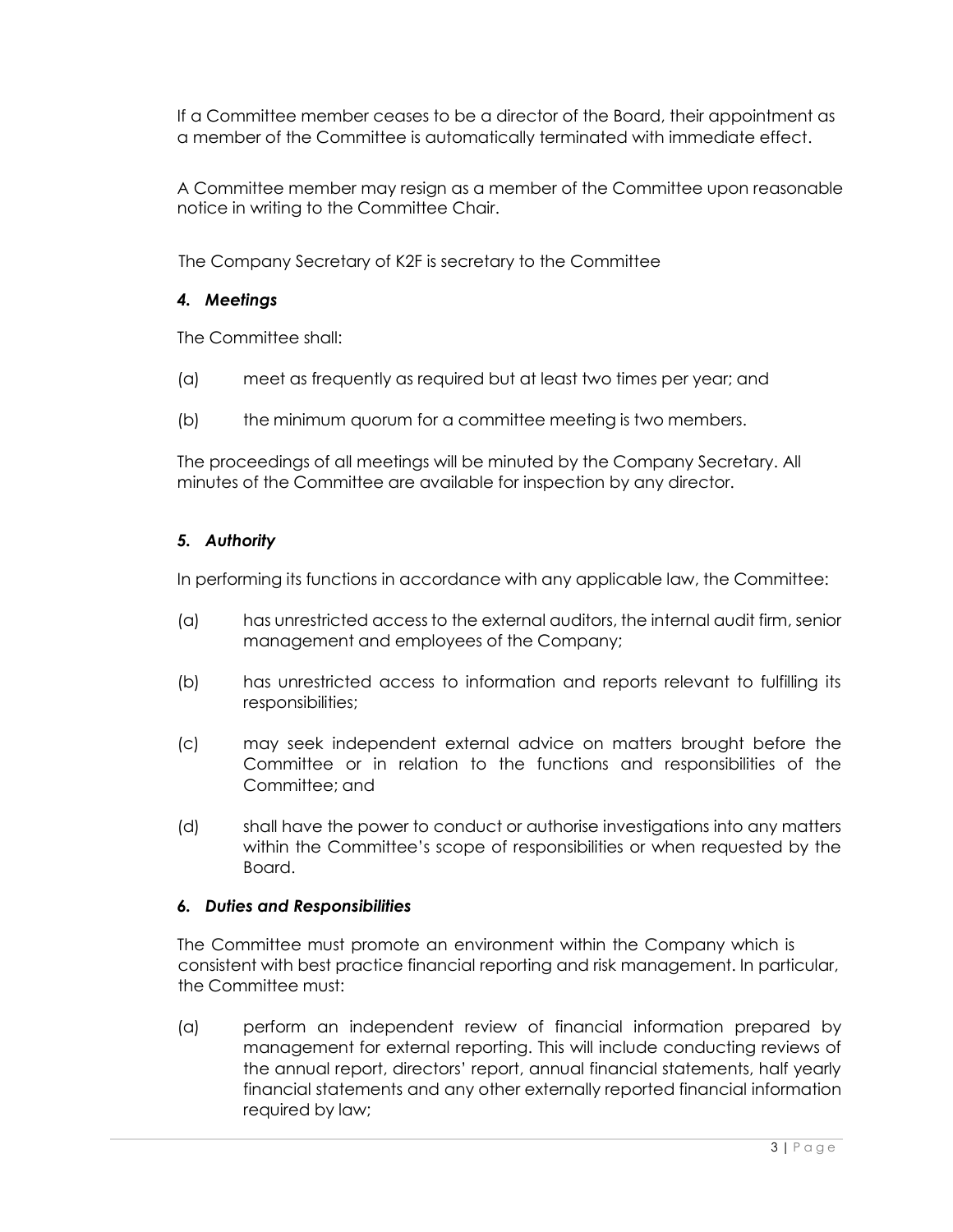- (b) review representation letter to be signed by management and ensure that all relevant matters are addressed;
- (c) monitor the integrity and effectiveness of financial reporting processes, including by reviewing the adequacy of the reporting and accounting controls and systems of the Company;
- (d) review and assess the external audit arrangements;
- (e) appoint, review and assess the internal audit arrangements and consider significant internal audit findings and management's responses and related actions;
- (f) oversee the implementation of legislated major accounting changes by management;
- (g) oversee the establishment of appropriate policies and adequate systems to identify and disclose related-party transactions and assess the propriety of any related party transactions; and
- (h) oversee and appraise the quality of the audits conducted by both the Company's external and internal auditors;
- (i) determine the independence and effectiveness of the external and internal auditors;
- (j) maintain open lines of communications among the Board, the internal and external auditors to exchange views and information, as well as confirm their respective authority and responsibilities;
- (k) monitor the management systems in place for addressing significant business risks and the framework of internal management controls;
- (l) on an annual basis, or more frequently if required, review the risk management framework and risk appetite and if required, recommend changes to the Board;
- (m) oversee the risk management function, including considering residual risk exposures which sit outside of the risk appetite set by the Board or where disclosure to the market might be required; and
- (n) periodically evaluate the structure and adequacy of the Company's (Group's) insurance coverage.

The Committee is not required to personally conduct any accounting reviews or audits and is entitled to rely on employees of the Company or professional advisers where appropriate.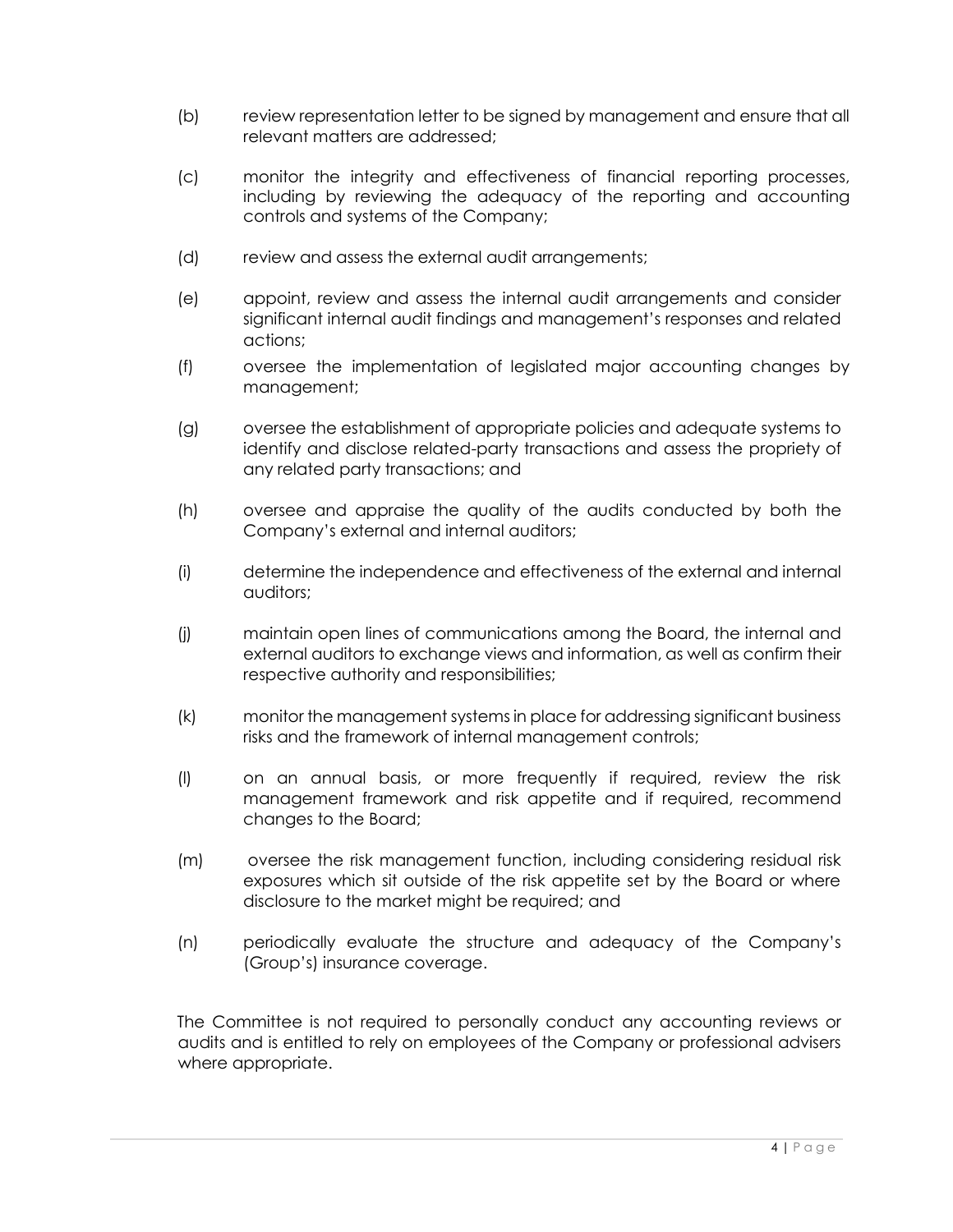# *7. External audit arrangements*

The Committee shall report to the Board on external audit arrangements, including:

- (a) making recommendations to the Board on the appointment, reappointment, replacement and remuneration of the external audit firm;
- (b) review the terms of engagement for the external auditor;
- (c) review the scope of the external audit with the external auditor including identified risk areas and ensure the auditor attends the Company's Annual General Meeting and is available to answer questions relevant to the audit;
- (d) monitor the performance of the external audit including assessment of the quality and rigour of the audit, quality of the service provided and the audit firm's internal quality control procedures;
- (e) will advise the Board on statements to be made in the directors' report regarding non-audit services in accordance with the Corporations Act;
- (f) review and assess non-audit services (which must be pre-approved by the Committee) to be provided by the external auditor, with particular consideration to the potential to impair or appear to impair the external auditors' independence;
- (g) review and monitor management's responsiveness to the external audit findings; and
- (h) on a periodic basis, meet with the external auditor without the presence of management.

#### *8. Appointment of external auditor*

Should a change in auditor be considered necessary, a formal tendering process will be undertaken. The Committee will identify the attributes required of an auditor and will ensure the selection process is sufficiently robust so as to ensure selection of an appropriate auditor.

The Committee will ensure that prospective auditors have been provided with a sufficiently detailed understanding of the Company, its operations, its key personnel and any other information, including group structures and financial statements, that will have a direct bearing on each firm's ability to develop an appropriate proposal and fee estimate.

The Committee and the Board will consider the appointment in conjunction with senior management.

In selecting an external auditor, particular consideration will be given to determining whether the fee quoted is sufficient for the work required, that the work is to be undertaken by people with an appropriate level of seniority, skill and knowledge and whether the work proposed is sufficient to meet the Company's needs and